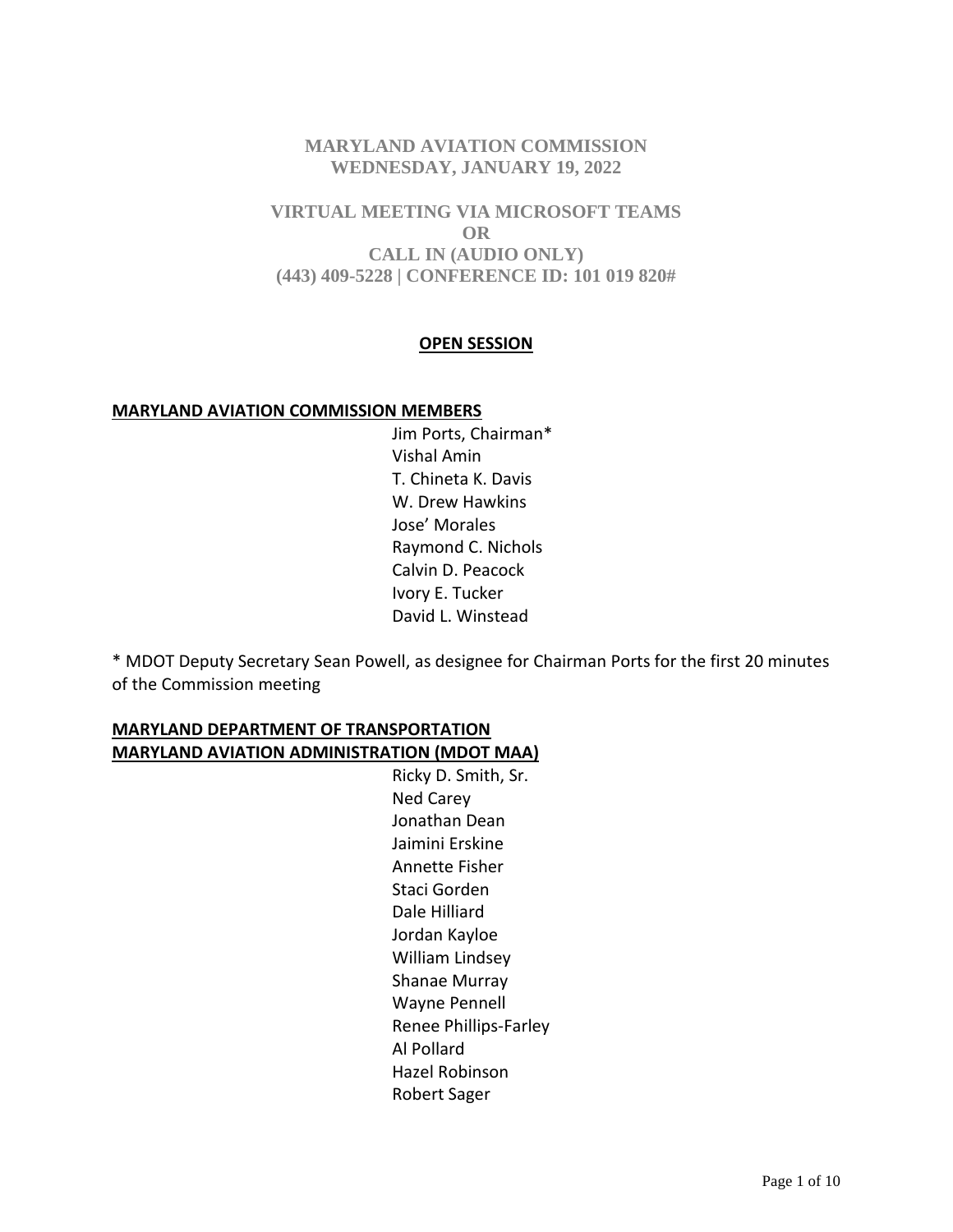Paul Shank Ashish Solanki James Walsh

#### **OTHER EMPLOYEES OF THE STATE OF MARYLAND**

Colter Menke, Maryland Department of Commerce

#### **MEMBERS OF THE PUBLIC**

Jane Toskes, Martin Maryland Aviation Museum

Deputy Secretary Sean Powell called the meeting to order at 1:00 p.m.

**WELCOME AND APPROVAL OF MINUTES** – Deputy Secretary Sean Powell Deputy Secretary Powell welcomed commissioners to the meeting. Upon request for a motion to approve the minutes of the November 10 Commission meeting, it was so moved by Commissioner Tucker, seconded by Commissioner Amin, and approved unanimously.

## **EXECUTIVE DIRECTOR'S REPORT** – Ricky Smith

#### Pandemic Recovery

The recovery at BWI Marshall has led the region, and been among the best for airports in the northeastern part of the country. BWI Marshall experienced a robust, busy holiday travel season. There were no significant issues with airline flight cancellations. Passenger numbers approached more regular, pre-pandemic levels. Wednesday, November 24 -- the day before Thanksgiving -- marked a new busiest day for departing traffic at BWI Marshall Airport since the start of the pandemic with over 31,000 departing passengers.

Preliminary numbers from the TSA, departing passenger traffic for 2021 reached nearly 7 million. BWI Marshall Airport also has experienced growth in cargo activity last year. Total cargo moving through the airport in fiscal year 2021 reached a record 611.4 million pounds, an increase of 11.7% over the previous year. During the winter, leisure demand is typically low and the pandemic continues to suppress business demand.

All MAA employees returned to the office in July 2021, but due to the sharp increase of COVID-19 (Omicron variant) in December and January, eligible employees have been encouraged to telework for the immediate future. Omicron case numbers are expected to peak in Maryland in a matter of weeks.

#### Legislative Update

Congress passed the major infrastructure bill. The legislation allocates \$25 billion for projects at airports across the country. The first \$15 billion in funding is formula-based. With an additional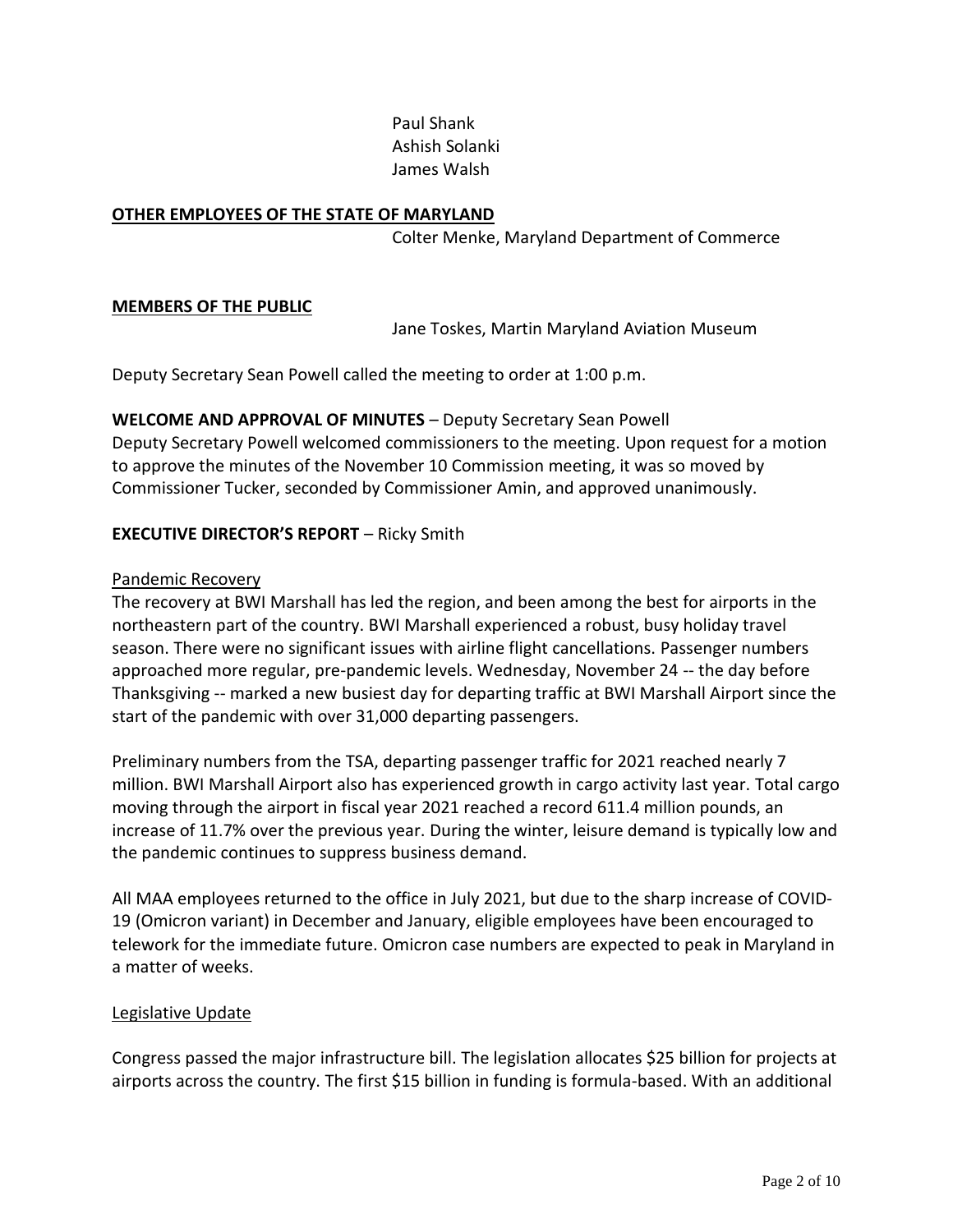\$5 billion for terminal projects that airports will compete for. And another \$5 billion for air traffic control tower projects.

For the formula funding, MAA anticipates about \$130 million in funding from the infrastructure bill that would benefit BWI Marshall and Martin State. MAA would consider a wide range of projects for that funding, including airfield paving work.

There are several taxiway and apron pavements that will need to be replaced in coming years. The airport will compete for additional federal dollars in the two pots of discretionary funding that are dedicated to terminal and air traffic control tower projects.

# **BUSINESS DEVELOPMENT & MANAGEMENT** – James Walsh and Jaimini Erskine

## Operating Revenues and Expenses – MAA

The number of enplaned passengers for FY 2022 (year-to-date) is 4,646,902 vs. 2,229,499 in FY 2021. This is an increase of 108.4%. MAA's Operating Revenues are up 55.6% over last fiscal year (\$95,665,804 in FY 2022 (year-to-date) vs. \$61,496,911 in FY 2021). Operating Expenses are down 3.3%, compared to last year (\$57,739,516 in FY 2022 (year-to-date) vs. \$59,682,340 in FY 2021). The net Transportation Trust Fund Operating Surplus is \$37,926,288 in FY 2022 (yearto-date), compared to \$1,814,571 in FY 2021.

At Martin State Airport, Operating Revenues are up 36.5% (\$4,997980 in FY 2022 (year-to-date) vs. \$3,662,725 in FY 2021). Operating Expenses are up 22.3% (\$3,381,727 in FY 2022 (year-todate) vs. \$2,765,075 in FY 2021). The net Transportation Trust Fund Operating Surplus is \$1,616,253 in FY 2022 (year-to-date), compared to \$897,650 in FY 2021.

## New Concessions Solicitation at BWI Marshall Airport

Commissioners were briefed on the upcoming Request for Proposals (RFP) for the Concessions Program at BWI Marshall.

The presentation focused on the following topic areas: -Concessions Management Models -Current Program Overview -New Solicitation / Goals / Opportunities/ Considerations/ Labor/ Pricing -Attracting Bidders/ Outreach

# -Timing

## Concessions Management Models

BWI Marshall currently utilizes the Developer model for the concessions program. Under the development program, one company develops and manages the concessions program. The developer subleases all locations to operators and manages each sublease. Advantages of this model include:

-Capital Investment by Developer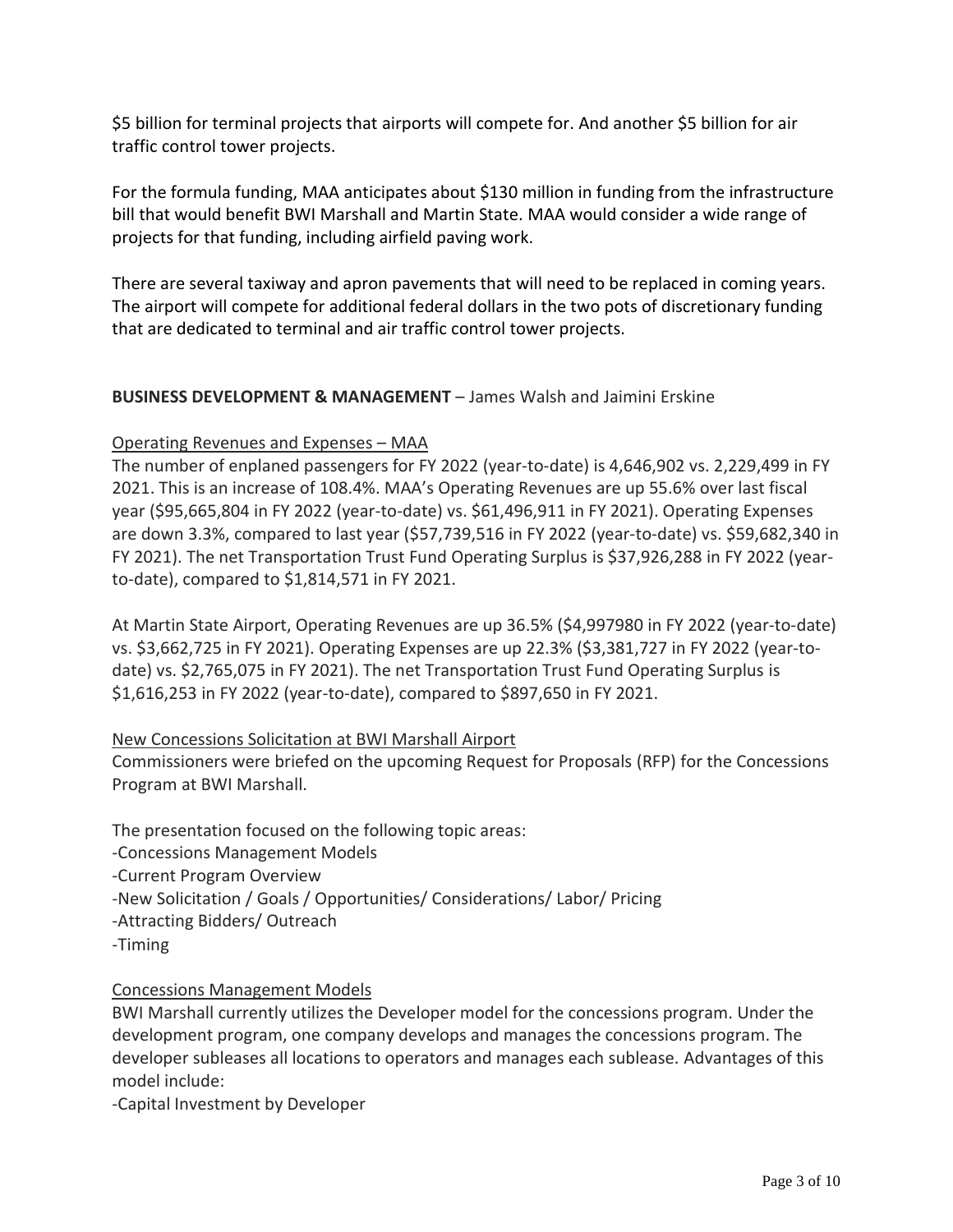-Increased Rent to MAA -Developer Assumes Financial Risk

#### Current Program Overview

The current Concessions Program achieved over \$158 million in sales in 2019 and utilized over 190,000 total square footage and support space. The program had over 130 units and approximately 65 subtenants – 50% of them were local operators. ACDBE participation in the program included 49% of the food operators and 18% of the retail operators.

#### New Solicitation

With the new RFP comes new opportunities to achieve the following:

- Introduce more businesses and concepts within BWI Marshall's Catchment Area
- Implement new business terms (adopt learnings from the pandemic) for the Lease and Concession Contract

- Incorporate diverse tenant and concept mix; High quality goods and services at affordable prices

- Excite customers with new and memorable experiences

The new RFP will incorporate considerations pertaining to changes in the aviation industry, passenger demographics, influences, labor and pricing.

#### Attracting Bidders

Comprehensive outreach will be conducted to attract bidders to the RFP. Outreach activities include:

-Pre-Meetings -Presence at Industry Conferences -Website / Registration -Virtual outreach -E-blasts -Presence at BWI Synergy

Timing Q1 2022: Issuance Q2 2022: Proposal Responses & Addendums Q3 2022: Selection / Award Q4 2022: BPW Approval

#### **PLANNING & ENGINEERING - Paul Shank**

#### Key Projects Update

**Airline Maintenance Facility and Taxiway F (Phase 1/ Segment 1) – Anticipated schedule is three years.**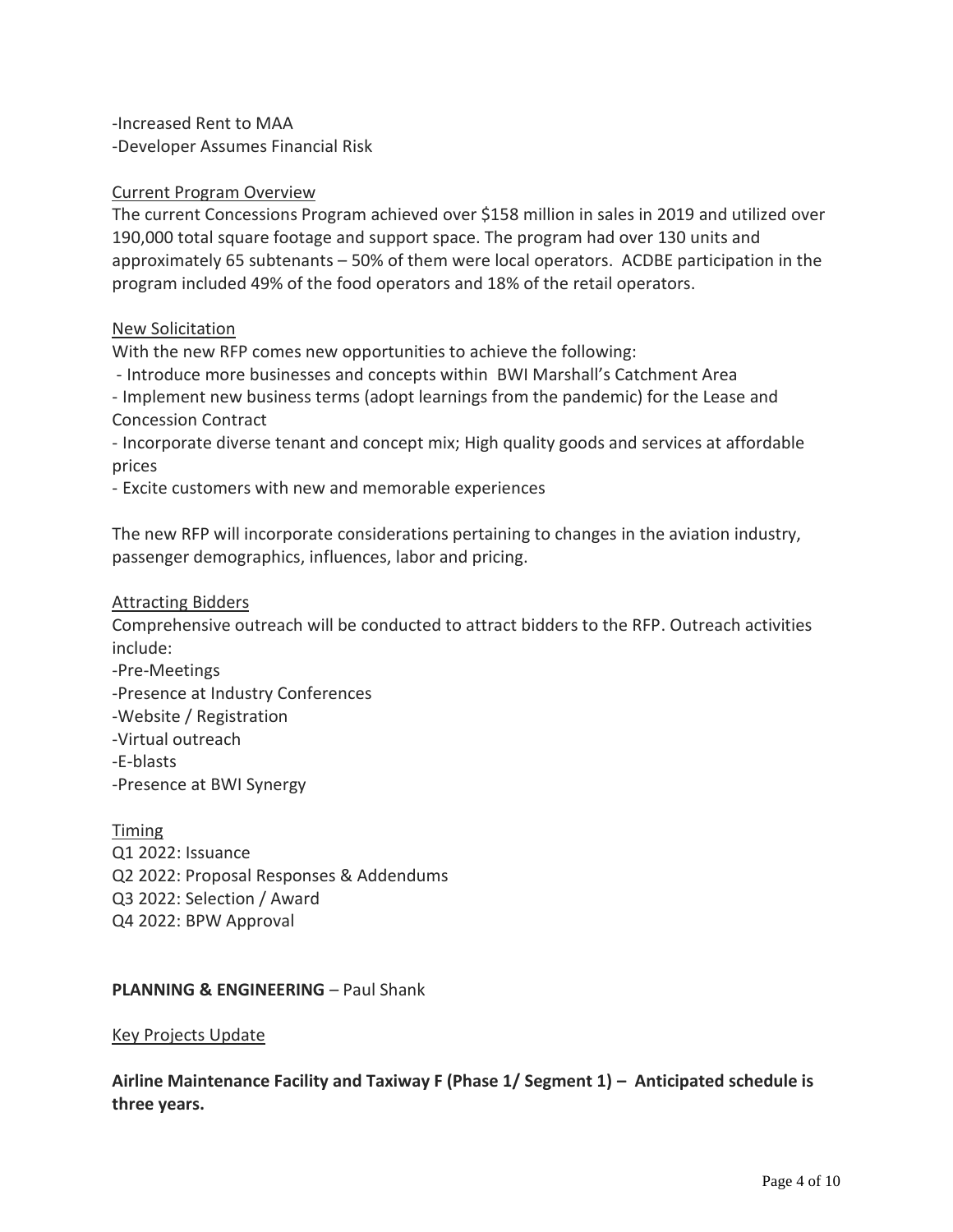The project includes 26-acre site development for airline maintenance facility. Utilities brought into the site for connection to the facility. Construction of perimeter roads will be realigned to allow for both landside and airside access to the facility and connectivity to the existing perimeter road near Taxiway 'W'. In addition, a portion of Taxiway 'F' will be relocated.

## Progress:

- MDE permit issued
- Erosion and sediment control measures being installed at stockpile and main project site.
- Clearing trees ad mulching began in December.
- Mass excavation begins late January.

# **Airline Maintenance Facility and Taxiway F (Phase 1/ Segment 2) – Anticipated schedule is 1+ year.**

Work includes building a new parallel taxiway system. The project will relocate 1,300 feet of Taxiway F from the existing intersection with Taxiway G to a point east of the new taxilane entrance to the airline maintenance facility. It will also address taxiway/runway FAA geometric standards.

# Progress:

- MDE permit issued.
- Submittals ongoing.
- Operational coordination ongoing.
- Pre-Construction Meeting: January 27th (est.)
- Mobilization: February 2022

# **BWI Terminal Restroom Enhancement Program.**

Work includes the renovation of six sets of restrooms; two sets each in Concourses B, C, and D.

## Progress:

- Partnering meeting held December 15, 2021
- Set security barricades and sediment controls measures at 1st buildout location near Gate B3
- Apron pavement demolition ongoing.

## **DX-DY HVAC Upgrades**

Work includes Concourse D Chiller Plant Expansion and replacement of existing air handlers in Concourse DY and the Commuter Concourse. Project also includes ceiling replacement and lighting improvements .

## Progress: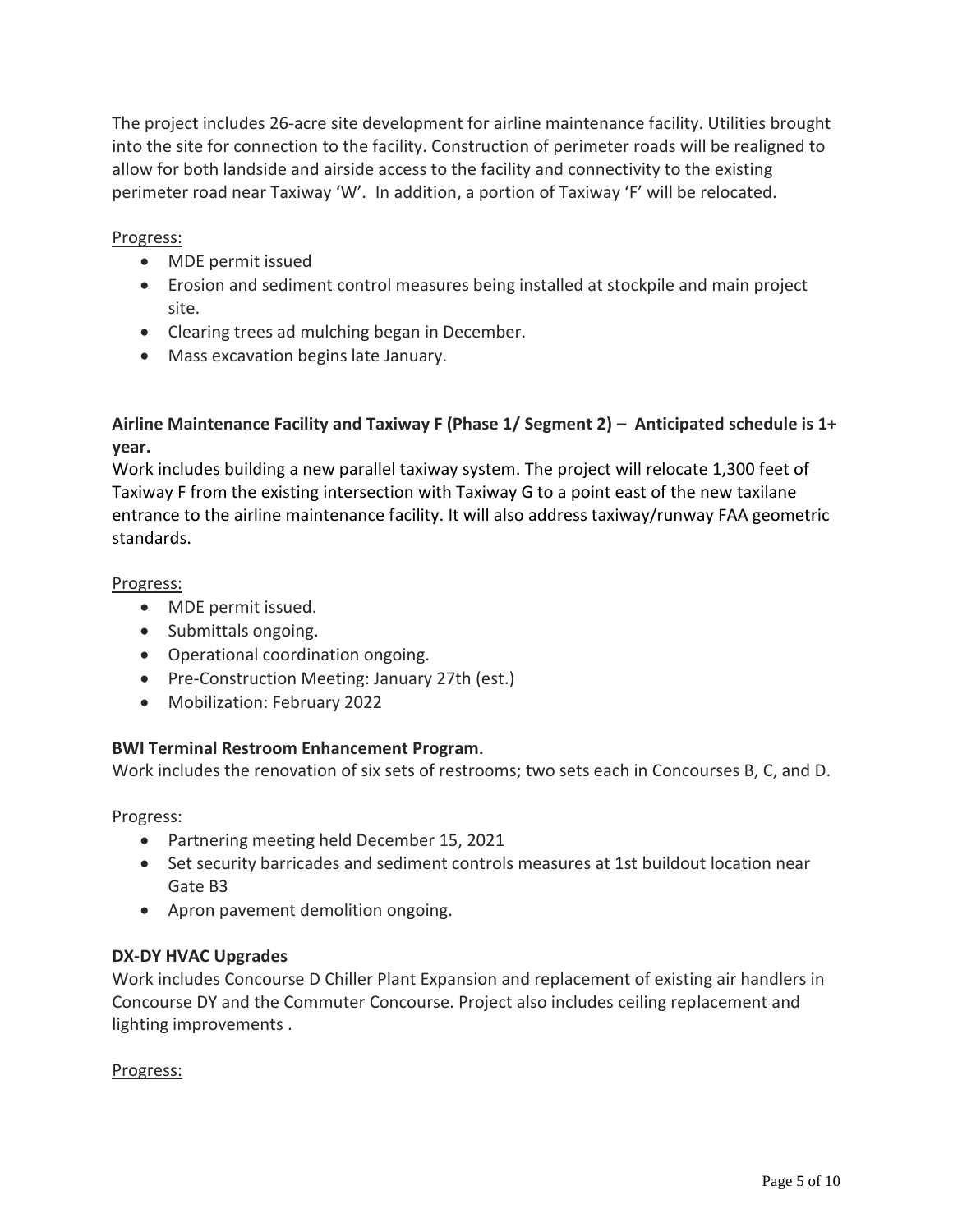- Material staging area and construction trailer location established at Gold Lot and near Gate D7 ramp.
- Submittals under review.
- Existing condition survey and testing ongoing.
- Coordination ongoing with Central Utility Plant.

# **Remote Transmitter / Receiver (RTR) Relocation**

Work includes supporting the relocation of the RTR (RR) installation by providing site infrastructure to allow FAA installation of the tower. Install concrete shelter building with antenna tower platform, cable ice bridges, grounding, lightning protection. Project add alternate includes a wind cone and segmented circle marker system.

## Progress:

- Pre-construction meeting held 12/1/21
- Initial project construction schedule approved.
- Submittal ongoing.
- Mobilization anticipated early February.

## **Long Term B Parking Lot Pavement Rehabilitation**

Work includes replacement of pavement in the main parking lot area and bus lanes, revised pavement markings, and removal of select fencing.

## Progress:

- Initial project construction schedule under review.
- Mobilization pending BPW approval.

## *Upcoming Capital Projects at BWI Marshall*

## **Terminal A/B Connector and Baggage Handling System - Anticipated Schedule is 2021-2026.**

Work includes two-level expansion to Terminal A/B, new expanded baggage handling system, extensive sitework to include underground utility relocations and concrete apron reconstruction. This project has had updates to the design, which has yielded tens of millions of dollars in cost savings. Funding for this project has been secured because of the MAA bond sale.

#### **Taxiway F Phase 2**

Work includes relocation of the taxiway to rectify deficiencies in geometry and pavement conditions. Project includes TW lighting and signage.

## Progress:

• 30% Design in progress.

## **Airfield Lighting Vault Relocation (ALV) – Building Package**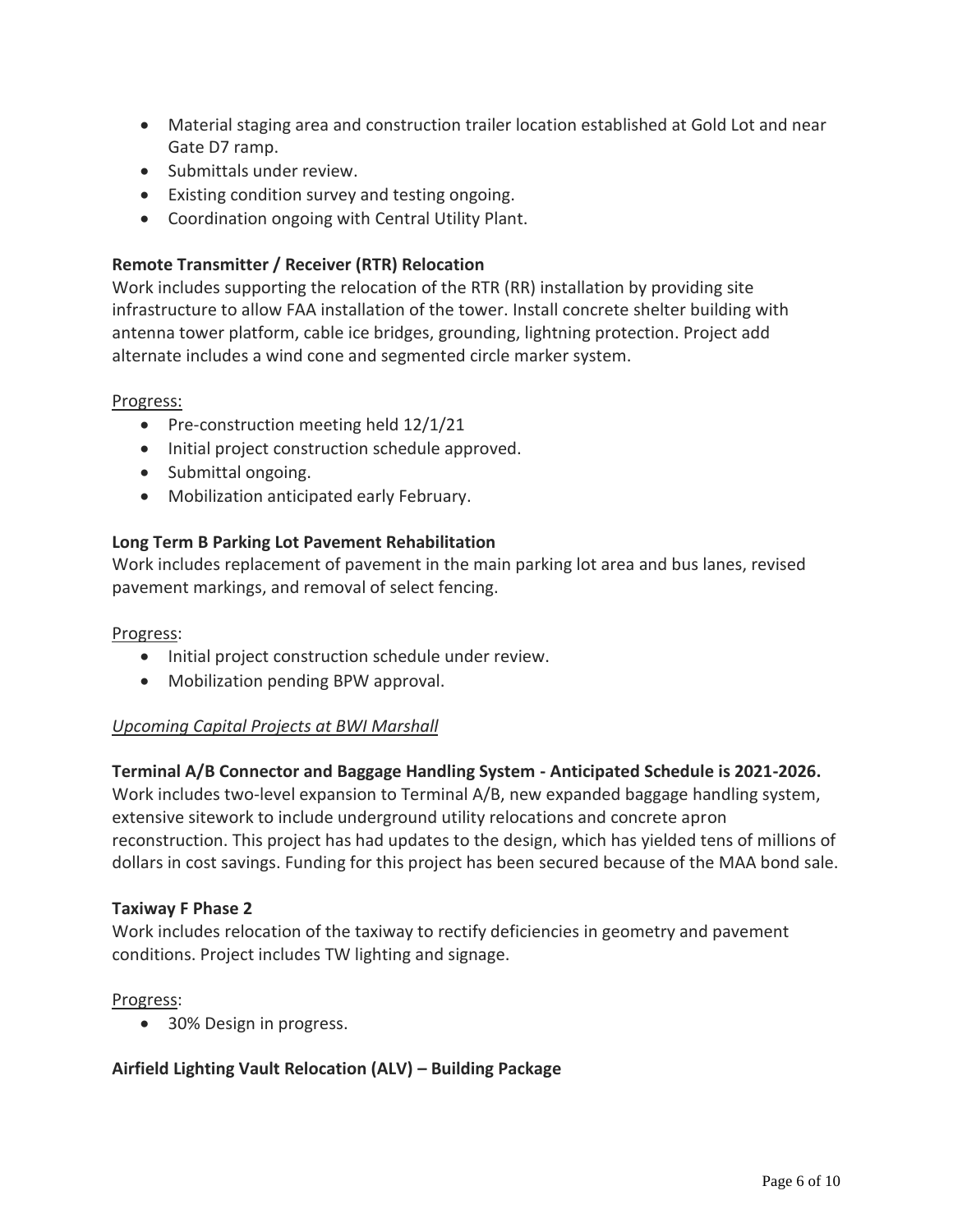Project includes building a new replacement ALV with dedicated rooms for each R/W system with fire separation for improved reliability and redundancy. The current program is being designed as a single project covering both the building and fit outs.

# Progress:

- 100% design complete.
- FFY23 Project.

# **North Area Fuel Farm Storage Tanks**

This contract will provide two new 700,000 gallon above ground storage tanks for storage of Jet-A aircraft fuel. The existing site will be improved to allow fuel truck delivery between the limits of the North Area Fuel Farm and Southwest Fuel Farm.

Progress:

- 100% tank design complete.
- Fire protection upgrade in progress.

# **BWI OPERATIONS & MAINTENANCE**

## Exclusive Area Agreement

The Exclusive Area Agreement (EAA) is a TSA approved amendment to the BWI Marshall Airport Security Program in which Amazon and/or the TSA assumes responsibility for specified security measures for all or portions of the Secured Area, AOA or SIDA including access points and vetting.

TSA Administrator evaluated and approved three (3) airports to enter such an agreement.

- Baltimore/Washington International Thurgood Marshall Airport
- Cincinnati / Northern Kentucky International Airport (CVG)
- Chicago Rockford Illinois Airport (RFD)

The EAA was executed by all parties on November 4, 2021. Amazon's 180-day Implementation Plan is currently underway, which went in to effect on November 4, 2021. Weekly implementation meetings occur with Amazon, TSA & BWI Airport Security.

Amazon received increased geographical safety/security autonomy. Amazon can now facilitate TSA-approved vetting of their employees and contractors.

Going forward, Amazon will participate in the following with BWI Marshall Airport Security:

- Annual AVSEC Tabletop Exercise
- US Congressionally Mandated JVA (every three years)
- Monthly Security, Intel, and Police Meeting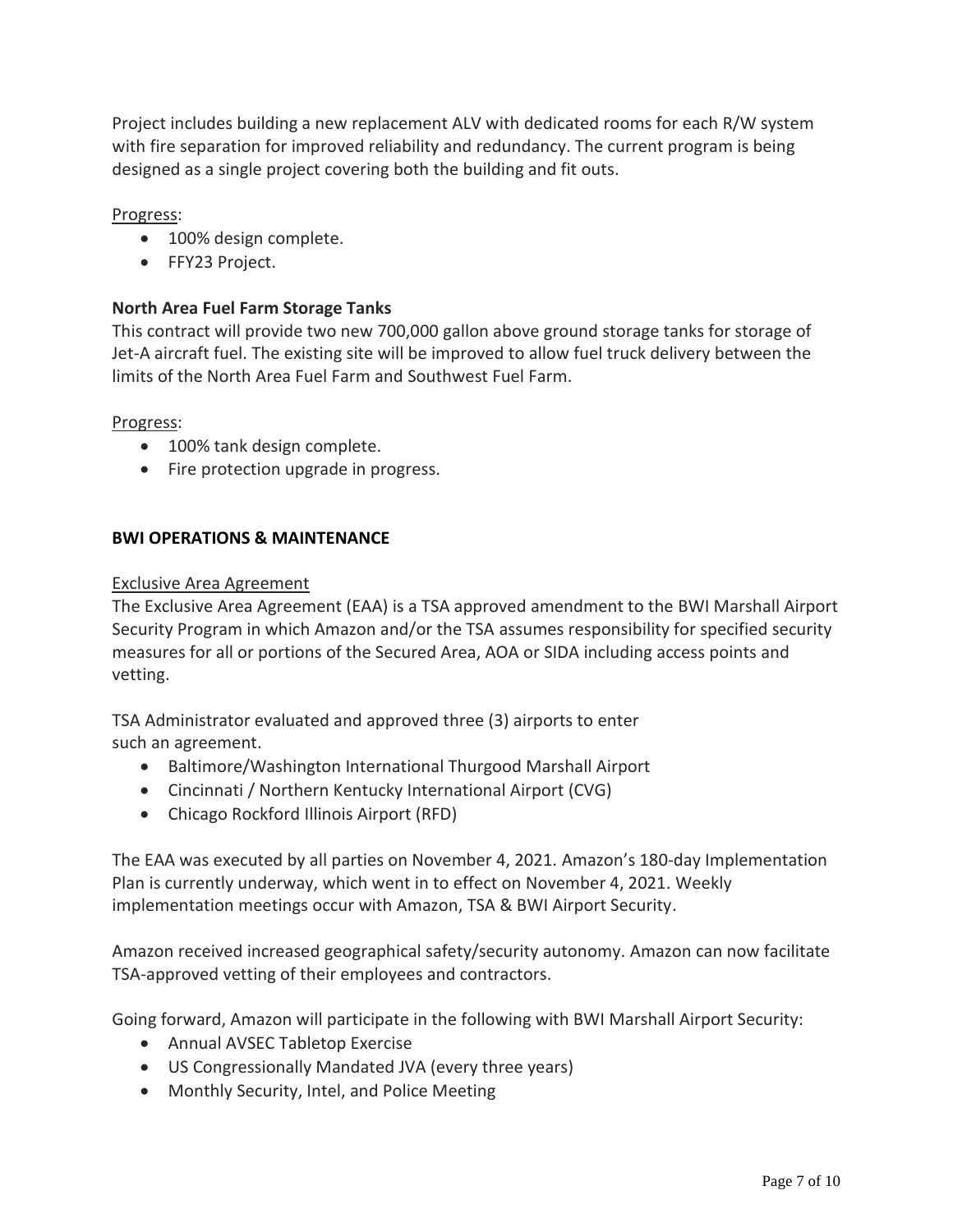BWI Marshall Airport maintains final decision-making authority on ALL safety/security investigations, violations and adjudications.

## COMAR 11.03.01.04 Amendment

In accordance with Transportation Article §5-201 (b)(2), Annotated Code of Maryland, the Maryland Aviation Commission is charged with the approval of regulations prior to their adoption by the MDOT MAA Executive Director.

MDOT MAA has adopted COMAR 11.03.01.04 (Q) to establish a standard for having an Airfield Operator's Permit program. The proposed amendments to COMAR 11.03.01.01(B)3 and 11.03.01.04(Q) serve to update the definitions and more clearly describe the Airfield Operator's Permit program description and requirements.

The Administration has a three-tier system for its Airfield Operator's Permit as follows:

Tier 1 is designated for those individuals requiring *access to only non-movement areas* of the air operations area.

Tier 2 is designated for those individuals requiring access to non-movement areas and *limited access to movement areas* of the air operations area.

Tier 3 is designated for those individuals requiring *unrestricted access to the non-movement and movement areas* of the air operations area.

## COMAR Amendment

**Tier 1:** The *Non-movement Area* Airfield Operator's Permit written examination with a minimum score of **80 percent**. The applicant must also complete recurrent non-movement area training on a bi-annual basis.

**Tier 2:** The *Non-movement Area* written examination with a minimum score of **80 percent** and the *Movement Area* written examination with a minimum score of **90 percent**. The applicant must also complete recurrent movement area training on an annual basis.

**Tier 3:** The *Non-movement Area* written examination with a minimum score of **80 percent**, the *Movement Area* written examination with a minimum score of **90 percent**, and a daytime and nighttime movement area practical driving test as follows:

**Daytime and Nighttime Practical Driving Test** with an Airport Operations supervisor. A minimum score of 90 percent is required on the written test. The written test also contains core questions of which have no numerical value but are pass/fail. A fail on any of the core questions ends the test and results in a denial of the permit. The practical driving test will demonstrate the ability to move around the Airport with knowledge, technique, and in a safe manner; and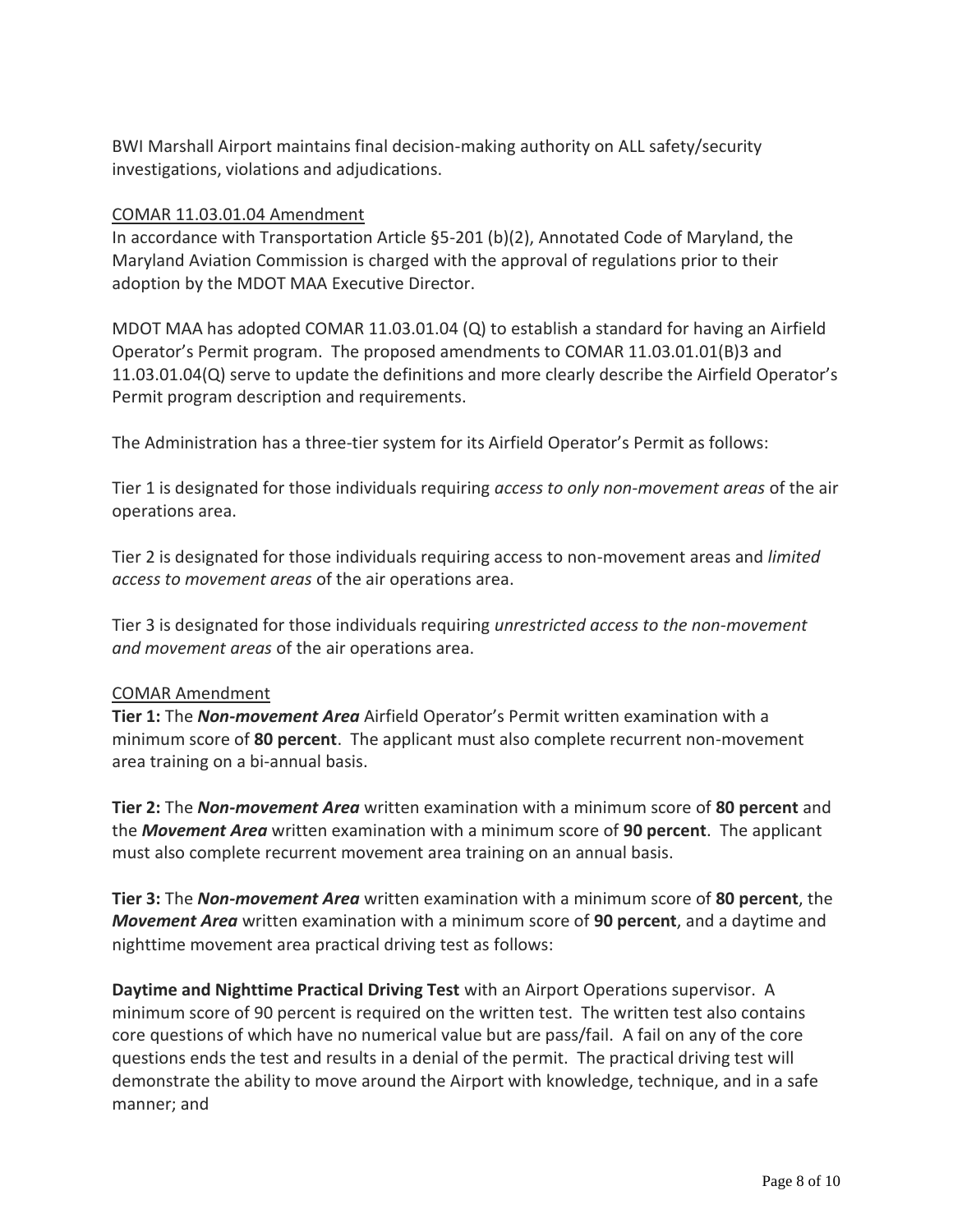The applicant must also complete recurrent movement area training on an annual basis.

Upon request for a motion to approve the proposed amendment, it was so moved by Commissioner Hawkins, seconded by Commissioner Winstead, and approved unanimously.

## **MARKETING & AIR SERVICE DEVELOPMENT** – Annette Fisher and Jordan Kayloe

## BWI Marshall Recovery Marketing Campaign

The tagline is – "When you're ready, we'll take you there." The campaign takes an integrative approach and includes social media content, television commercials, sponsored Travel Tuesday television segments on WUSA9, airport advertising, targeted geo-fencing and digital display advertising. The geographic regions targeted are Baltimore, Washington, DC and Philadelphia.

## Martin State Airport Marketing Campaign

The tagline is– "It's All Here." The campaign takes an integrative approach and includes video, media, SEO/PPC, geofencing, landing page, and organic social media.

## Media Coverage

BWI Marshall received a variety of press coverage recently. News stories were about:

- Holiday Travel Demand
- BWI Marshall's Pandemic Recovery
- New air service to Boston by air carrier PLAY

## Air Service and Traffic Statistics

TSA statistics provide the most immediate look at passenger volumes. While they do publish numbers daily, they only count departing passengers – not arriving or connecting passengers.

Total passenger numbers recovered strongly, peaking in July. The recent declines are lower than TSA declines, meaning more passengers are connecting at BWI Marshall.

This October, BWI Marshall led regional airports in passengers.

BWI - 37%  $IAD - 33%$  $DCA - 30%$ 

Cargo Movement also peaked in July, setting a new monthly record. Amazon operations have reached a steady level, so year-over-year gains have stabilized compared to 2020's growth. Total operations have fallen less than passenger numbers. With operations increasing slowly since March, but passengers increasing more, load factors have grown strongly.

Looking at future capacity, Q1 seats are down 14% from Q1 2019. Southwest scaled back capacity this winter to avoid operational challenges like they experienced in the fall.